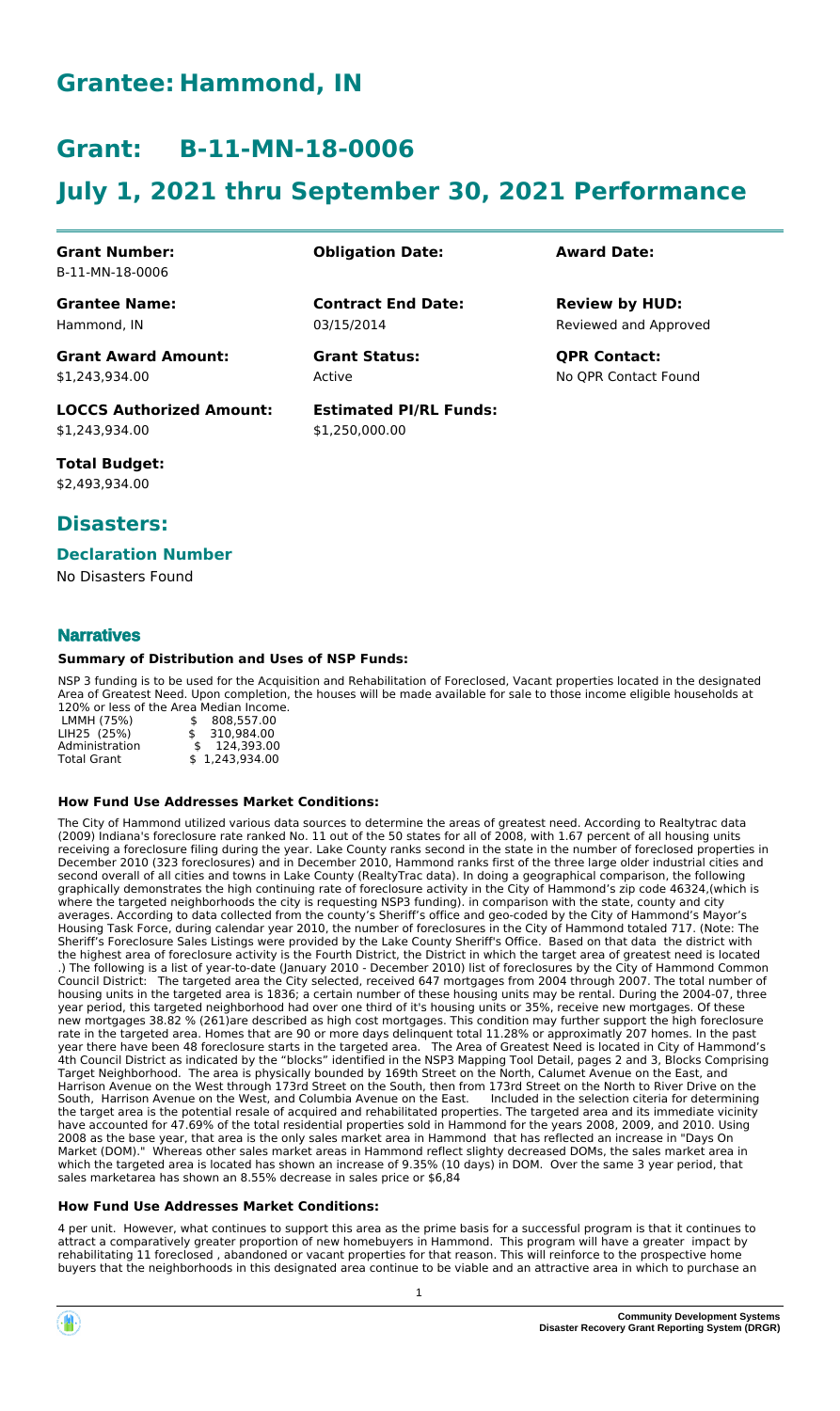#### **Ensuring Continued Affordability:**

The City of Hammond will ensure continued affordability for NSP 3-assisted housing by adopting the HOME program standards at 24 CFR 92.252 (a), (c), (e), and (f) for rental units and 92.254 for homeownership units. The affordability period for NSP 3-assisted acquisition or acquisition/rehab of rental and homeownership units will, at a minimum, meet the HOME standard:

 Per-unit NSP 3 Assistance Min. Affordability Period up to \$15,000 <br>
\$15,000 <br>
\$15,000 <br>
\$15,000 <br>
\$15,000 <br>
\$16,000 <br>
\$16,000 <br>  $\frac{10 \text{ years}}{10 \text{ years}}$ \$15,000-\$40,000 10 years above  $$40.000$ 

#### **Definition of Blighted Structure:**

#### Blighted Structure:

 A structure will be considered blighted when it meets the following Indiana Unsafe Buildings and Unsafe Premises condition as defined in Indiana Statue condition:

IC 36-7-9-4 Unsafe buildings and unsafe premises described Sec. 4.

(a) For purposes of this chapter, a building or structure, or any part of a building or structure, that is:

(1) in an impaired structural condition that makes it unsafe to a person or property;

(2) a fire hazard;

(3) a hazard to the public health;

(4) a public nuisance;

(5) dangerous to a person or property because of a violation of a statue or ordinance concerning building condition or maintenance; or

(6) vacant and not maintained in a manner that would allow human habitation, occupancy, or use under the requirements of a statue or an ordinance;

are considered unsafe premises. (b) For purposes of this chapter:

(1) an unsafe building; and

(2) the tract of real property on which the unsafe building is located;

are considered unsafe premises.

 (c) For purposes of this chapter, a tract of real property that does not contain a building or structure, not including land used for production agriculture, is considered an unsafe premises if the tract of real property is:

(1) a fire hazard;

(2) a hazard to public health;

(3) a public nuisance; or

(4) dangerous to a person or property because of a violation of a statue or an ordinance.

#### **Definition of Affordable Rents:**

For the purposes of the NSP program, the City will utilize the definition of High-HOME rents from the HOME Investment Partnerships program:

Efficiency, \$537; 1 BR, \$669; 2 BR, \$816; 3 BR, \$975; 4 BR, \$1,006; 5 BR, \$1157; 6 BR, \$1,308

#### **Housing Rehabilitation/New Construction Standards:**

All rehabilitation under the NSP 3 program will utilize the same rehabilitation standards used for its HOME-funded Owner-Occupied Rehabilitation Program. These standards are based upon local housing codes and comply with the 2003 International Residential Code, with Indiana Amendments, and specifically Appendix J (Existing Buildings and Structures). Structures with more than two units must comply with the IBC with Indiana Amendments In addition, effective May 6,2010, Indiana Energy Conservation Code 2010 (ASHRAE 90.1, 2007 edition, as amended) where applicable. All gut rehabilitation or new construction (as defined by HUD) of residential buildings up to three stories will be designed to meet the standard for Energy Star Qualified New Homes. Other rehabilitation will meet these standards to the "extent applicable" to the rehabilitation work undertaken, e.g., replace older obsolete products and appliances (such as windows, doors, lighting, hot water heaters, furnaces, boilers, air conditioning units, refrigerators, stoves, clothes washers and dryers, and dishwashers) with Energy Star-46 labeled products.

#### **Grantee Contact Information:**

City Of Hammond Deptarment Of Planning & Development 5925 Calumet Avenue, Hammond, IN 46320 Owana J. Miller, Community Development Director

#### **Vicinity Hiring:**

Vicinity Hiring. The jurisdiction certifies that it will, to the maximum extent feasible, provide for hiring of employees that reside in the vicinity of all NSP3 funded projects or contract with small businesses that are owned and operated by persons residing in the vicinity of NSP3 projects. The City of Hammond will make attempts to see that persons and/or companies from the NSP 3 target areas are engaged and/or hired. Given the target area is primarily residential, this may present some challenges to hire businesses specifically in the targeted area. But because much of our community has substantial number of low to moderate income census tracts corresponding to its residents, if qualified residents are available and new hires are being sought we believe employment opportunities will develop. The City of Hammond has long defined the hiring preference "vicinity" for the CDBG program to be all of Hammond. It will use this same definition of "vicinity" for NSP 3 as a preference. The City will detail in advertisements for contractor, and in construction contracts, the requirement that contractors must make a "best faith effort" to meet Section 3 goals and standards when hiring new employees for NSP 3 projects. Quarterly reports will be maintained by the City to determine as to whether Section 3 and Vicinity Hiring goals are achieved, and by whom.

The City has initiated the outline of a Work Force Program which will provide OSHA Safe Work Place Practices training to made available to City of Hammond residents. Names of participants completing the training will be made available to all contractors for NSP related projects and activities.

#### **Procedures for Preferences for Affordable Rental Dev.:**

Rental Preference:

At this time with this application, the City of Hammond does not intend to utilize a rental program for the properties being acquired in the target area. The Hammond Housing Authority has undertaken a reconstruction and rehabilitation of existing structures and currently offers in excess of 390 rental units in a complex immediately adjoining the targeted area. In addition, Hammond Housing Authority also owns, maintains, and manages an additional site complex in the City of

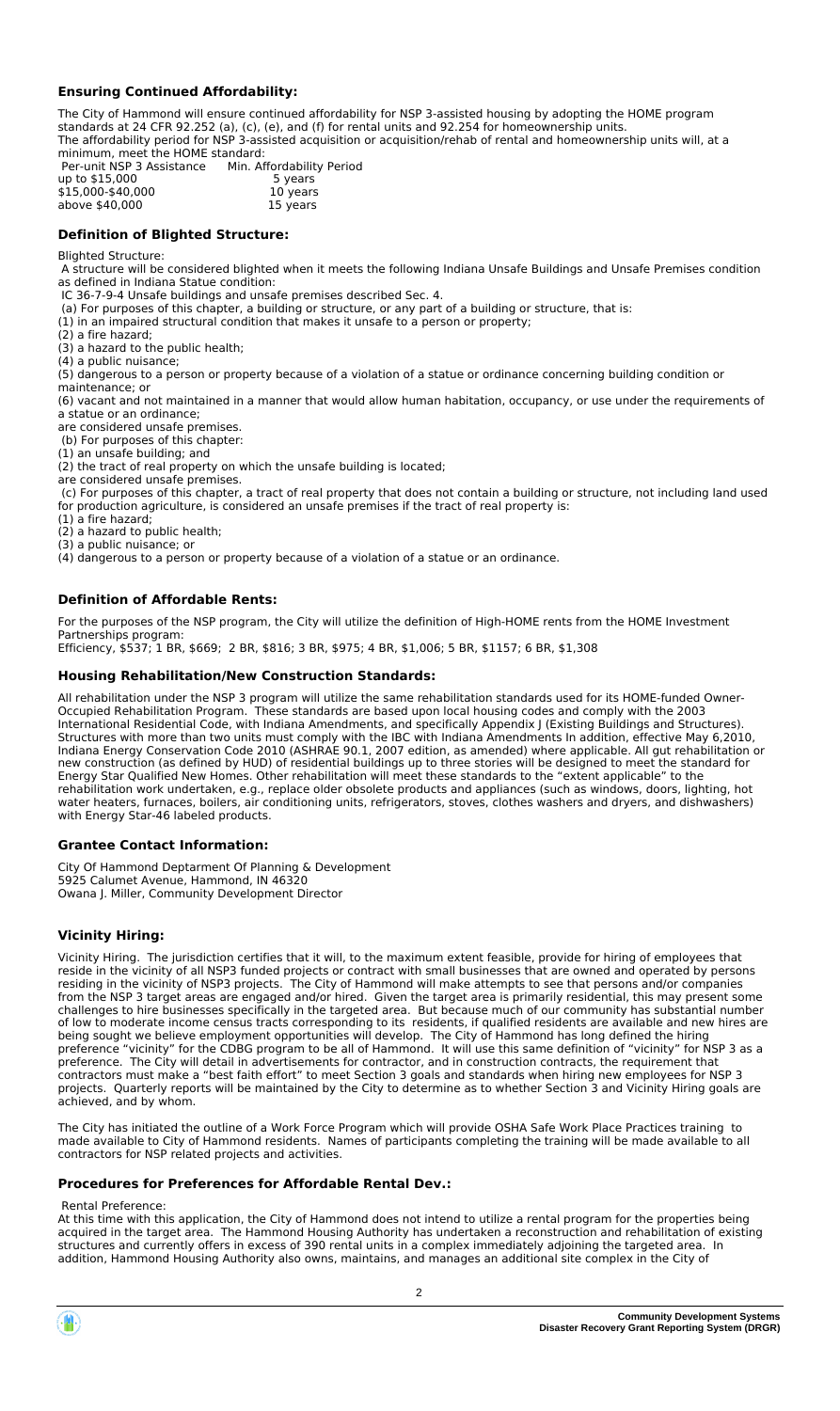Hammond with 199 rental units located approximately 3 miles North of the targeted area. Historically The City of Hammond has stated that an estimated 65% of its 38,000 housing units were owner occupied, with the remainder being rental. Typically cities and towns to the South of Hammond have owner occupancy rates of an estimated 75%. With NSP1 and its Down Payment Assistance Program, the City of Hammond has noted an increased demand for home ownership. In 2 years of providing down payment assistance, the City has assisted an estimated 200 households with home ownership. The increased demand for home ownership may partially attributed to the City's College

eligibility relating to students' Grade Point Averages in High School and the college they choose to attend.

Bound Scholarship Program. The Program basically allows the children of Hammond residents (home owners) to obtain college tuition for 4 years at an annual amount equal to that of a State University. The Program does have conditions of

| <b>Overall</b>                                     | <b>This Report Period</b> | <b>To Date</b> |
|----------------------------------------------------|---------------------------|----------------|
| <b>Total Projected Budget from All Sources</b>     | \$0.00                    | \$2,493,934.00 |
| <b>Total Budget</b>                                | \$0.00                    | \$2,493,934.00 |
| <b>Total Obligated</b>                             | \$0.00                    | \$2,181,434.00 |
| <b>Total Funds Drawdown</b>                        | \$0.00                    | \$1,726,774.11 |
| <b>Program Funds Drawdown</b>                      | \$0.00                    | \$1,040,681.37 |
| <b>Program Income Drawdown</b>                     | \$0.00                    | \$686,092.74   |
| <b>Program Income Received</b>                     | \$0.00                    | \$794,052.38   |
| <b>Total Funds Expended</b>                        | \$0.00                    | \$1,726,774.11 |
| <b>HUD Identified Most Impacted and Distressed</b> | \$0.00                    | \$0.00         |
| <b>Other Funds</b>                                 | \$0.00                    | \$0.00         |
| <b>Match Funds</b>                                 | \$0.00                    | \$0.00         |
| Non-Match Funds                                    | \$0.00                    | \$0.00         |
| <b>Funds Expended</b>                              |                           |                |
| <b>Overall</b>                                     | <b>This Period</b>        | To Date        |

City of Hammond1 **\$ 0.00** \$ 1,726,774.11

## **Progress Toward Required Numeric Targets**

| <b>Requirement</b>                       | <b>Target</b>  | <b>Projected</b> | <b>Actual</b> |
|------------------------------------------|----------------|------------------|---------------|
| <b>Overall Benefit Percentage</b>        | 99.99%         | $.00\%$          | $.00\%$       |
| <b>Minimum Non Federal Match</b>         | \$.00          | \$.00            | \$.00         |
| <b>Overall Benefit Amount</b>            | \$2,369,304.05 | \$.00            | \$.00         |
| <b>Limit on Public Services</b>          | \$186,590.10   | \$.00            | \$.00         |
| <b>Limit on Admin/Planning</b>           | \$124,393.40   | \$124,393.00     | \$124,393.00  |
| <b>Limit on Admin</b>                    | \$.00          | \$124,393.00     | \$124,393.00  |
| <b>Most Impacted and Distressed</b>      | \$.00          | \$.00            | \$.00         |
| <b>Progress towards LH25 Requirement</b> | \$623,483.50   |                  | \$310,545.09  |

## **Overall Progress Narrative:**

The Hammond Redevelopment Commission (hereinafter the â¿¿HRCâ¿) sought requests for proposals from capable builders to build infill residential units on vacant land located on the following parcels of land: a. 5538, 5542, and 5544 Claude Avenue â¿¿ there is approximately 80 feet of frontage which could be used to develop two (2) single family houses on 40 foot lots, b. 5543, 5545, 5549, 5551, 5553, and 5557 Walter Avenue â¿¿ there is approximately 200 feet of frontage which could be used to develop four (4) single family houses on 50-foot lots and c. 5517 Walter Avenue â¿¿ there is approximately 75 feet of frontage which could be used to develop two (2) single family lots with 37.5 feet of frontage (a variance will be necessary for lot width). Additionally, HRC will consider duplex (or potentially a tri-plex) for the above residential lots.

HRC received an updated Statement of Interest from one residential developer in June 2021. The HRC staff is currently meeting with the developer on the 10 available parcels, and their potential home designs, that will lead to new housing seamlessly fitting into the Jacobs Square neighborhood.